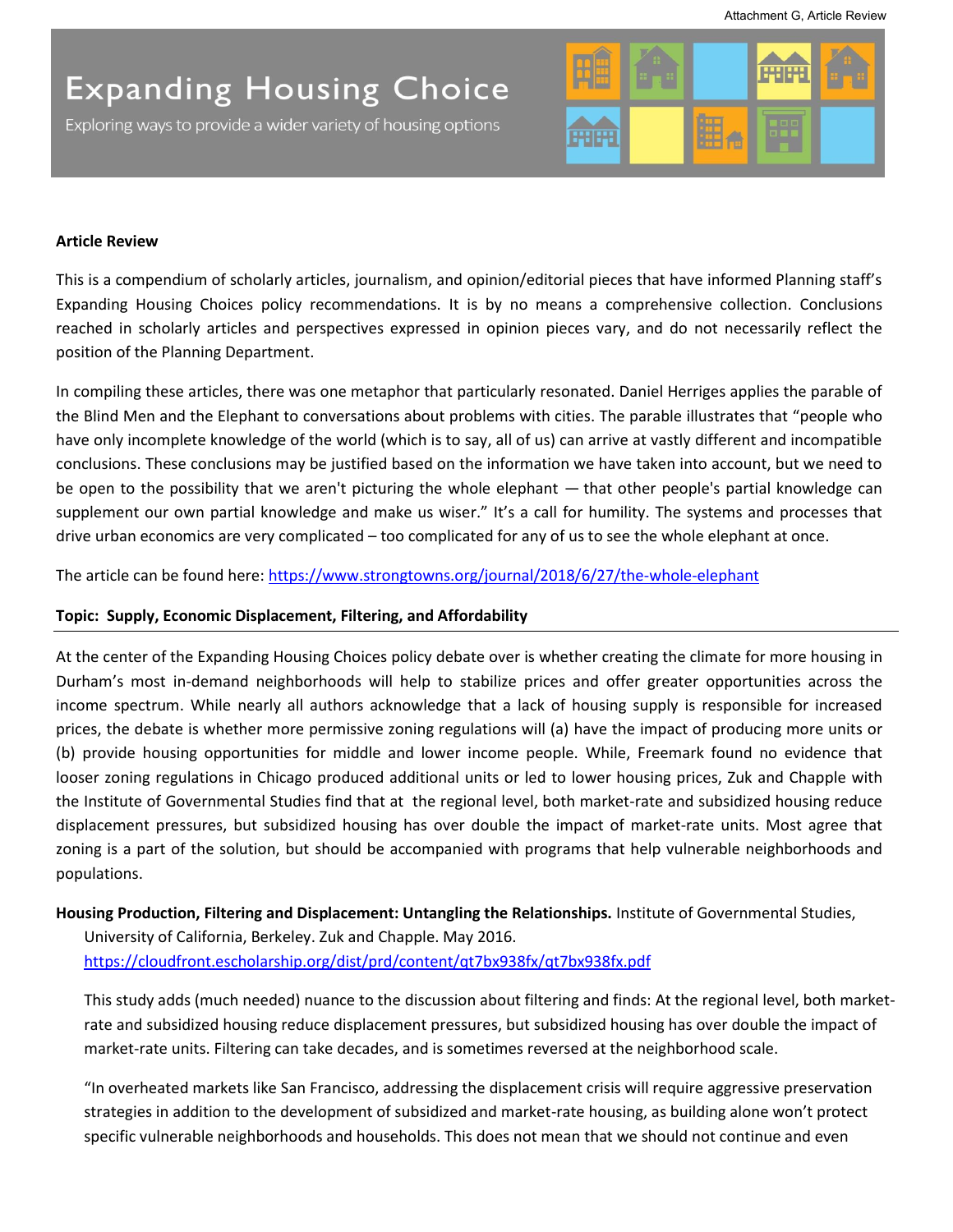Exploring ways to provide a wider variety of housing options



accelerate building. However, to help stabilize existing communities we need to look beyond housing development alone to strategies that protect tenants and help them stay in their homes."

**The poor are better off when we build more housing for the rich.** The Washington Post. Emily Badger. February 15, 2016[. https://www.washingtonpost.com/news/wonk/wp/2016/02/12/the-poor-are-better-off-when-we-build](https://www.washingtonpost.com/news/wonk/wp/2016/02/12/the-poor-are-better-off-when-we-build-more-housing-for-the-rich/?noredirect=on&utm_term=.b36eb37d0c24)more-housing-for-the-rich/?noredirect=on&utm\_term=.b36eb37d0c24

Reporting on a study by the California Legislative Analyst's Office where researchers found that "low-income neighborhoods with a lot of new construction have witnessed about half the displacement of similar neighborhoods that haven't added much new housing …The report shows that boosting private construction would do more to broadly help poor households than expanding small and costly affordable housing programs."

**Upzoning Chicago: Impacts of a Zoning Reform on Property Values and Housing Construction.** Urban Affairs Review. Yonah Freemark. 2019.<https://journals.sagepub.com/doi/abs/10.1177/1078087418824672?journalCode=uarb&>

A study of select areas in Chicago where upzoning has occurred revealed that the short-term (five year) local-level impacts of the upzoning were higher property prices but no additional new housing construction.

**Does Upzoning Boost the Housing Supply and Lower Prices? Maybe Not.** CityLab. Richard Florida. January 31, 2019. [https://www.citylab.com/life/2019/01/zoning-reform-house-costs-urban-development-gentrification/581677/.](https://www.citylab.com/life/2019/01/zoning-reform-house-costs-urban-development-gentrification/581677/)

This article is a summary of the Upzoning Chicago paper published in the Urban Affairs Review journal. Upzoning isn't a sufficient affordability program in and of itself.

**No, Zoning Reform Isn't Magic. But it's Crucial.** CityLab Perspective. Alex Baca and Hannah Lebovits. [https://www.citylab.com/perspective/2019/02/zoning-reform-house-costs-yonah-freemark](https://www.citylab.com/perspective/2019/02/zoning-reform-house-costs-yonah-freemark-research/582034/?utm_source=newsletter&silverid=%25%25RECIPIENT_ID%25%25&utm_campaign=citylab-daily-newsletter&utm_medium=email)[research/582034/?utm\\_source=newsletter&silverid=%25%25RECIPIENT\\_ID%25%25&utm\\_campaign=citylab-daily](https://www.citylab.com/perspective/2019/02/zoning-reform-house-costs-yonah-freemark-research/582034/?utm_source=newsletter&silverid=%25%25RECIPIENT_ID%25%25&utm_campaign=citylab-daily-newsletter&utm_medium=email)[newsletter&utm\\_medium=email](https://www.citylab.com/perspective/2019/02/zoning-reform-house-costs-yonah-freemark-research/582034/?utm_source=newsletter&silverid=%25%25RECIPIENT_ID%25%25&utm_campaign=citylab-daily-newsletter&utm_medium=email) 

This perspective piece offers a rebuttal to the Upzoning Chicago paper published in the Urban Affairs Review journal. This pieces contends zoning is not a silver bullet for affordable housing, five years is too short of a period to evaluate the effects of a development regulation

**The Impact of Minimum Lot Size Regulations on House Prices in Eastern Massachusetts.** Regional Science and Urban Economics. Zabel and Dalton. November 2011. <https://www.sciencedirect.com/science/article/pii/S016604621100072X>

Estimates that Minimum Lot Size Regulations could cause a 20 percent increase in price (at the upper end of the impact distribution) and that the impact increases over time.

**The causes and consequences of land use regulation: Evidence from Greater Boston**. Journal of Urban Economics. Glaeser and Ward. July 2008.

Shows minimum lot size and other land use controls are associated with reductions in new construction activity. These regulations are associated with higher prices.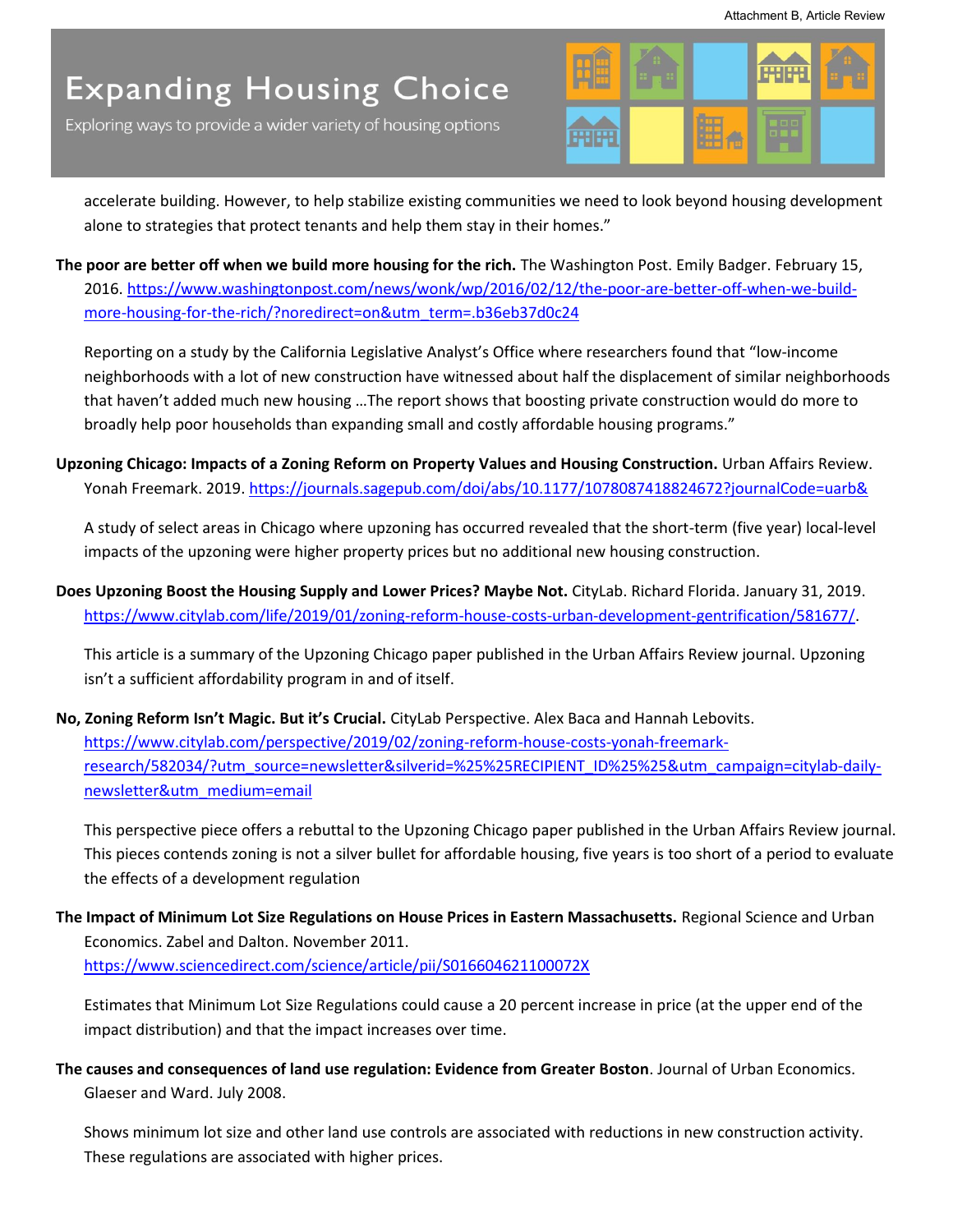Exploring ways to provide a wider variety of housing options



**Why are Developers Only Building Luxury Housing?** Strong Towns. Daniel Herriges. July 25, 2018. <https://www.strongtowns.org/journal/2018/7/25/why-are-developers-only-building-luxury-housing>

- 1) New Construction is expensive. Median cost of building SF home \$103/SF or \$290,000 (this doesn't include land costs). Uses the car metaphor to explain filtering: "America has plenty of affordable cars, just not affordable brand new cars". Says filtering doesn't work as an inexorable rule at the neighborhood level and is a very long term process.
- 2) Supply and Demand are out of Whack. "When you talk about luxury housing, mostly talking about luxury locations. What makes a luxury location? Scarcity. It's when relatively few people can actually live there, in comparison to the number of people who would like to live there. " Looking at the vacancy rate is a good way to measure scarcity.
- 3) Your City's Zoning Limits the Creation of Less Expensive Housing. "These units would not be cheap, but they would be comparatively affordable, and this could have a fairly direct filtering effect. As people move into wealthy neighborhoods who might otherwise have lived in adjoining, more middle-class areas, there will be less competition for homes in those middle-class areas, and less upward price pressure."
- 4) Other Regulations are Driving up the Cost of Development. Building codes, parking minimums, stormwater, design standards, process/time delays. These factors tend to privilege large developers over small scale ones
- 5) Your City Makes it Hard to Build Missing Middle Housing

**Why Aren't We Building Middle Income Housing?** Shelterforce. Rick Jacobus. February 22, 2017. <https://shelterforce.org/2017/02/22/housing-regulations-are-for-neighbors-not-residents/>

Comparison of the car industry and the housing industry.

**The Five Immutable Laws of Affordable Housing. Strong Towns.** Spencer Gardner. December 11, 2017. <https://www.strongtowns.org/journal/2017/12/11/immutable-laws-of-affordable-housing>

- 1. Developers don't pay the costs of construction tenants and buyers do. Convoluted permitting makes housing more expensive too
- 2. Housing demand is regional. "Regulations might stop your neighborhood from growing, but that won't stop people from moving to your city. Every house that doesn't get built in your neighborhood is a housing getting built somewhere else, usually at the edge of town."
- 3. If your zoning and building code mandates expensive housing, housing will be expensive.
- 4. Affordable housing isn't affordable if your transportation costs are too high
- 5. Today's affordable housing was the last generation's luxury housing

**Strategies for Increasing Housing Supply in High-Cost Cities: DC Case Study**. Urban Institute. Blumenthal, McGinty and Pendall. August 2016[. https://www.urban.org/sites/default/files/publication/83656/2000907-strategies-for](https://www.urban.org/sites/default/files/publication/83656/2000907-strategies-for-increasing-housing-supply-in-high-cost-cities-dc-case-study_1.pdf)[increasing-housing-supply-in-high-cost-cities-dc-case-study\\_1.pdf](https://www.urban.org/sites/default/files/publication/83656/2000907-strategies-for-increasing-housing-supply-in-high-cost-cities-dc-case-study_1.pdf) 

A straight forward explanation of the economics of housing supply: competition for scarce housing bid up housing prices, lack of housing reduces productivity, expensive housing forces people to make trade-offs.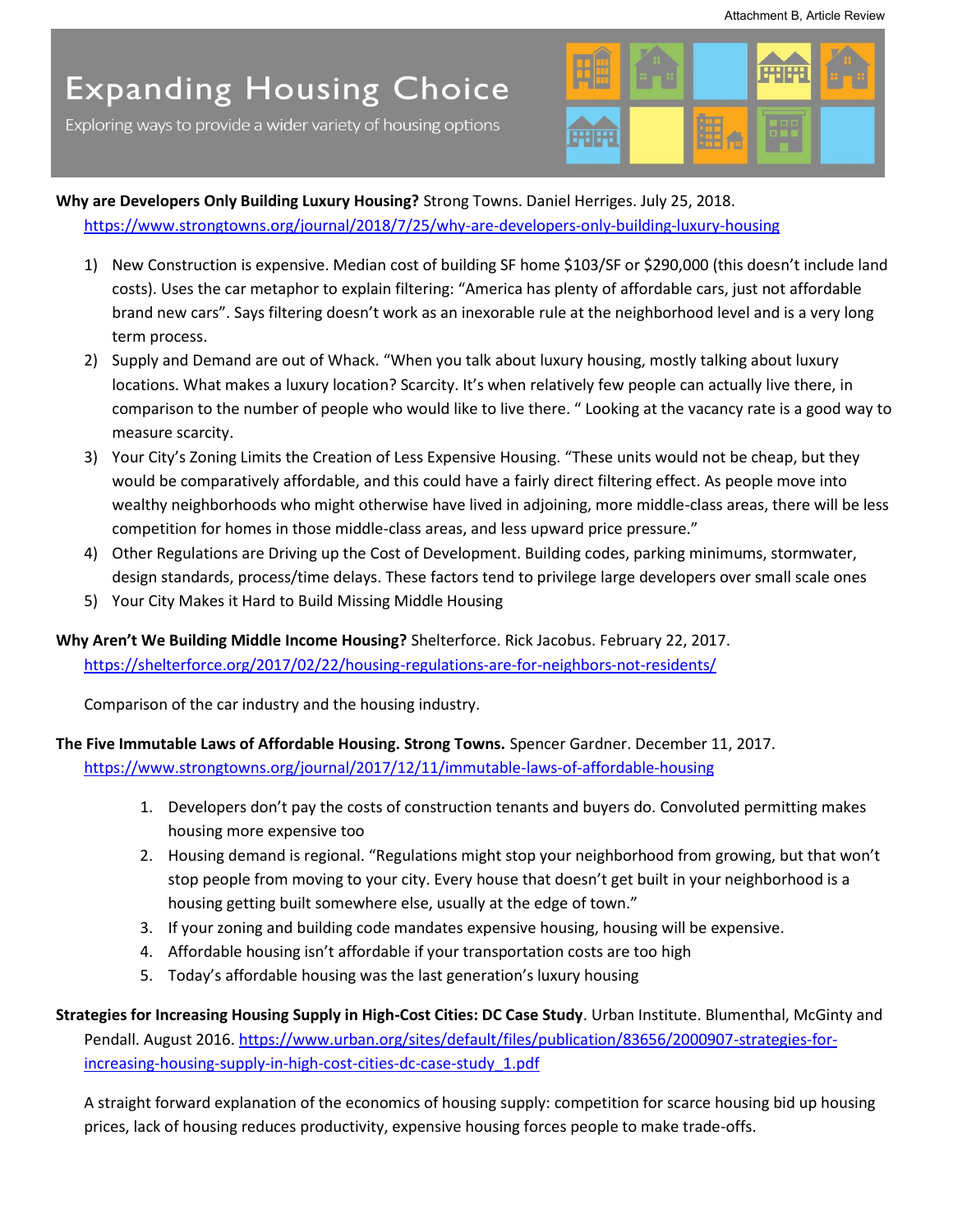Exploring ways to provide a wider variety of housing options



**Additional Building Won't Make City Housing More Affordable, Says Fed Study**. Forbes. Erik Sherman. August 2018. [https://www.forbes.com/sites/eriksherman/2018/08/03/additional-building-wont-make-city-housing-more](https://www.forbes.com/sites/eriksherman/2018/08/03/additional-building-wont-make-city-housing-more-affordable-says-fed-study/#4e7c7a51218b)[affordable-says-fed-study/#4e7c7a51218b](https://www.forbes.com/sites/eriksherman/2018/08/03/additional-building-wont-make-city-housing-more-affordable-says-fed-study/#4e7c7a51218b) 

Reports on a study done by the Federal Reserve that shows in a simulation "no direct estimates of the rent elasticity with respect to new housing supply … The implication of this finding is that even if a city were able to ease some supply constraints to achieve a marginal increase in its housing stock, the city will not experience a meaningful reduction in rental burdens."

**The Goldilocks problem of housing supply: Too little, too much, or just right?** The Brookings Institute. Jenny Schuetz. December 2018. [https://www.brookings.edu/research/the-goldilocks-problem-of-housing-supply-too-little-too](https://www.brookings.edu/research/the-goldilocks-problem-of-housing-supply-too-little-too-much-or-just-right/)[much-or-just-right/](https://www.brookings.edu/research/the-goldilocks-problem-of-housing-supply-too-little-too-much-or-just-right/)

Housing markets have unique features that can lead to supply-demand imbalances: Housing supply adjusts slowly over time; Both demand and supply of housing are highly localized; Changes to supply require approval from local government.

**Displacement in San Mateo County, California: Consequences for Housing, Neighborhoods, Quality of Life, and Health.**  Institute of Governmental Studies. Marcus and Zuk. May 2017. http://www.urbandisplacement.org/sites/default/files/images/impacts\_of\_displacement\_in\_san\_mateo\_county.pdf

A study that assesses the relationship between displacement, housing costs and quality, commutes, neighborhood location and quality, mental and physical health, and healthcare access.

In expensive cities, rents fall for the rich – but rise for the poor. The Washington Post. Jeff Stein. August 2018. [https://www.washingtonpost.com/business/economy/in-expensive-cities-rents-fall-for-the-rich--but-rise-for-the](https://www.washingtonpost.com/business/economy/in-expensive-cities-rents-fall-for-the-rich--but-rise-for-the-poor/2018/08/05/a16e5962-96a4-11e8-80e1-00e80e1fdf43_story.html?noredirect=on&utm_term=.dfe3edf879c1)[poor/2018/08/05/a16e5962-96a4-11e8-80e1-00e80e1fdf43\\_story.html?noredirect=on&utm\\_term=.dfe3edf879c1](https://www.washingtonpost.com/business/economy/in-expensive-cities-rents-fall-for-the-rich--but-rise-for-the-poor/2018/08/05/a16e5962-96a4-11e8-80e1-00e80e1fdf43_story.html?noredirect=on&utm_term=.dfe3edf879c1) 

U.S. cities struggling with soaring housing costs have found some success in lowering rents this year, but that relief has not reached the renters most at risk of losing their housing. Nationally, the pace of rent increases is beginning to slow, but the decline is driven by decreasing prices for high-end rentals.

### **The Trouble with Housing.** Strong Neighborhoods. John Reuter. May 2018.

<https://www.strongtowns.org/journal/2018/5/14/the-trouble-with-housing>

Housing is a difficult puzzle because we want to accomplish so many competing objectives simultaneously. An article struggles in thinking about the dual problems of lack of affordability and lack of investment.

**No Exit from Housing Hell.** City Observatory. Joe Cortight. May 2018.<http://cityobservatory.org/>

Discussion of the defeat of California SB 827 – which would have legalized apartment construction in areas well served by transit.

**The New Housing Crisis: Shut Out of the Market.** NPR. Siergler and Berumen. August 2018 <https://www.npr.org/2018/08/06/629410064/the-new-housing-crisis-shut-out-of-the-market>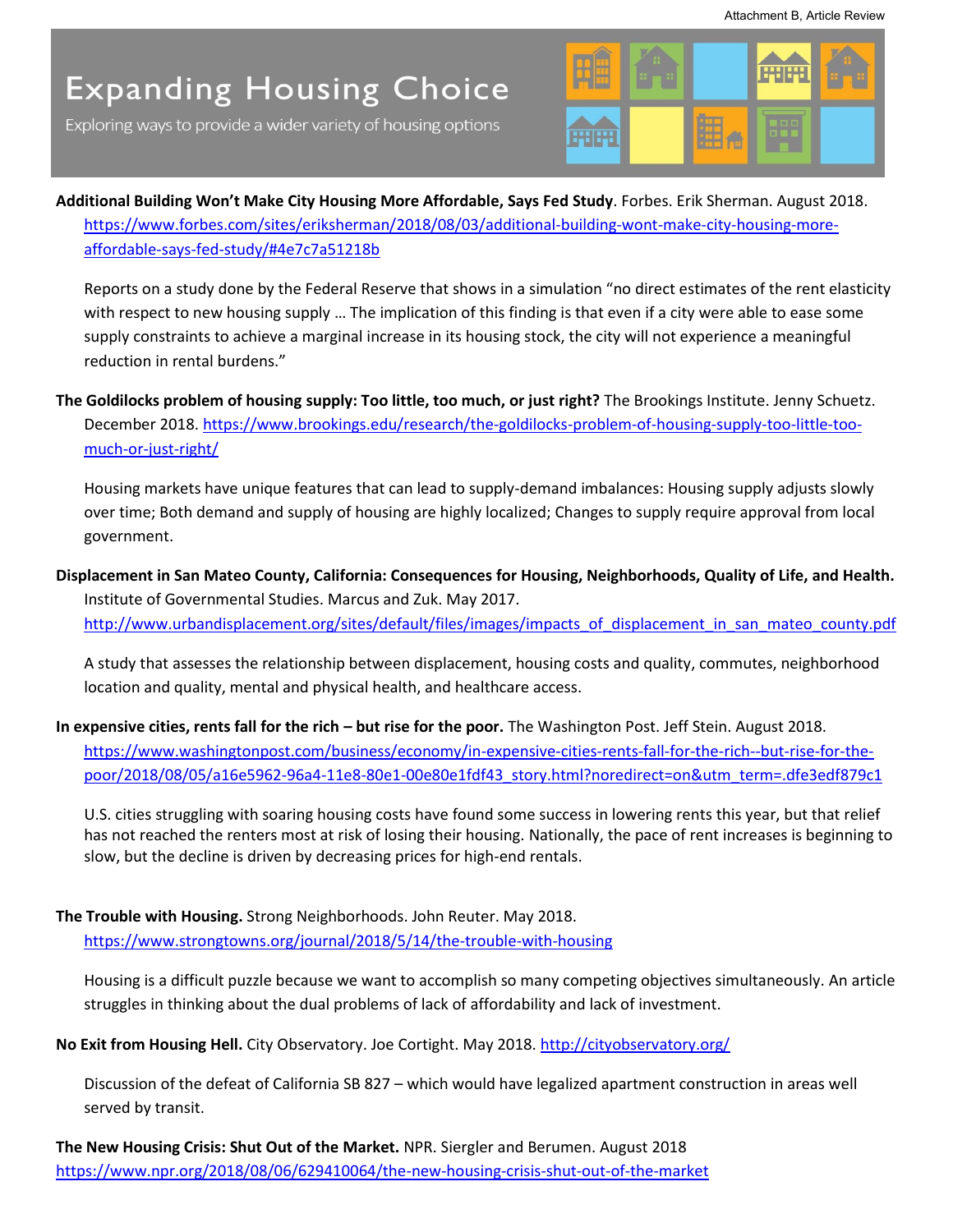Exploring ways to provide a wider variety of housing options



Home construction per household is at its lowest level in six decades, according to the Federal Reserve. In Boise, for example, there is demand for more than 10 times the number of homes being built. Testimonials from listeners about being priced out of urban areas, bidding wars, and student loan debt making it impossible to save for a down payment. Crunch is for starter homes, but high-end homes dominate the construction.

### **Seniors are to blame for housing shortage, study finds**. MarketWatch. Andrea Riquier.

<https://www.marketwatch.com/story/seniors-are-to-blame-for-housing-shortage-study-finds-2019-02-06>

Freddie Mac reports that 1.1. million homes are being held off the market by owners born between 1931 and 1941. This article suggests that senior citizens staying in their homes longer, it is more difficult for younger Americans to break into ownership. *(Countrywide, this seems like it would contribute a very tiny fraction to the problem)* 

**Raleigh city council grapples with density talk.** Triangle Business Journal. Dathan Kazsuk. February 2019. <https://www.bizjournals.com/triangle/news/2019/02/15/raleigh-city-council-grapples-with-density-talk.html>

Raleigh debates ADUs, Neighborhood Conservation Districts and infill density.

## **How College Grads Drive Up Urban Rents.** CityLab. Richard Florida. May 2018.

<https://www.citylab.com/equity/2018/05/how-college-grads-drive-up-urban-rents/559874/>

In cities that gain college graduates, wages rise but so do rents, resulting in a cost burden for the least advantaged. Reporting on a study finding that a 1 percent increase in college grads leads to a roughly 2.5 percent increase in the cost of rent.

**So you want to change zoning to allow for more housing.** NextCity. Aline Reynolds. September 27, 2018. <https://nextcity.org/daily/entry/so-you-want-to-change-zoning-to-allow-for-more-housing>

**The Biggest Economic Divides Aren't Regional. They're Local. (Just Ask Parents).** The New York Times. Johnathan Rothwell. February 2019. [https://www.nytimes.com/2019/02/12/upshot/the-biggest-economic](https://www.nytimes.com/2019/02/12/upshot/the-biggest-economic-divides-arent-regional-theyre-local-just-ask-parents.html)[divides-arent-regional-theyre-local-just-ask-parents.html](https://www.nytimes.com/2019/02/12/upshot/the-biggest-economic-divides-arent-regional-theyre-local-just-ask-parents.html) 

Most of the geographic variation in upward mobility is explained at the neighborhood level (census tracts within counties), not at the metropolitan or county level. Housing opportunities in "high opportunity" neighborhoods affect outcomes for low to moderate income kids.

### **Topic: Exclusionary Zoning and Gentrification**

As urban planners today, we recognize that zoning has had a historical role in perpetuating segregation, economic exclusion and the disparity of outcomes for multiple generations of Durham residents. While we are still learning and uncovering the role of institutionalized systems, like zoning, have had on these disparities, several recent resources have helped to illuminate our understanding.

**The Color of Law.** A Forgotten History of How Our Government Segregated America. Richard Rothestein. 2017.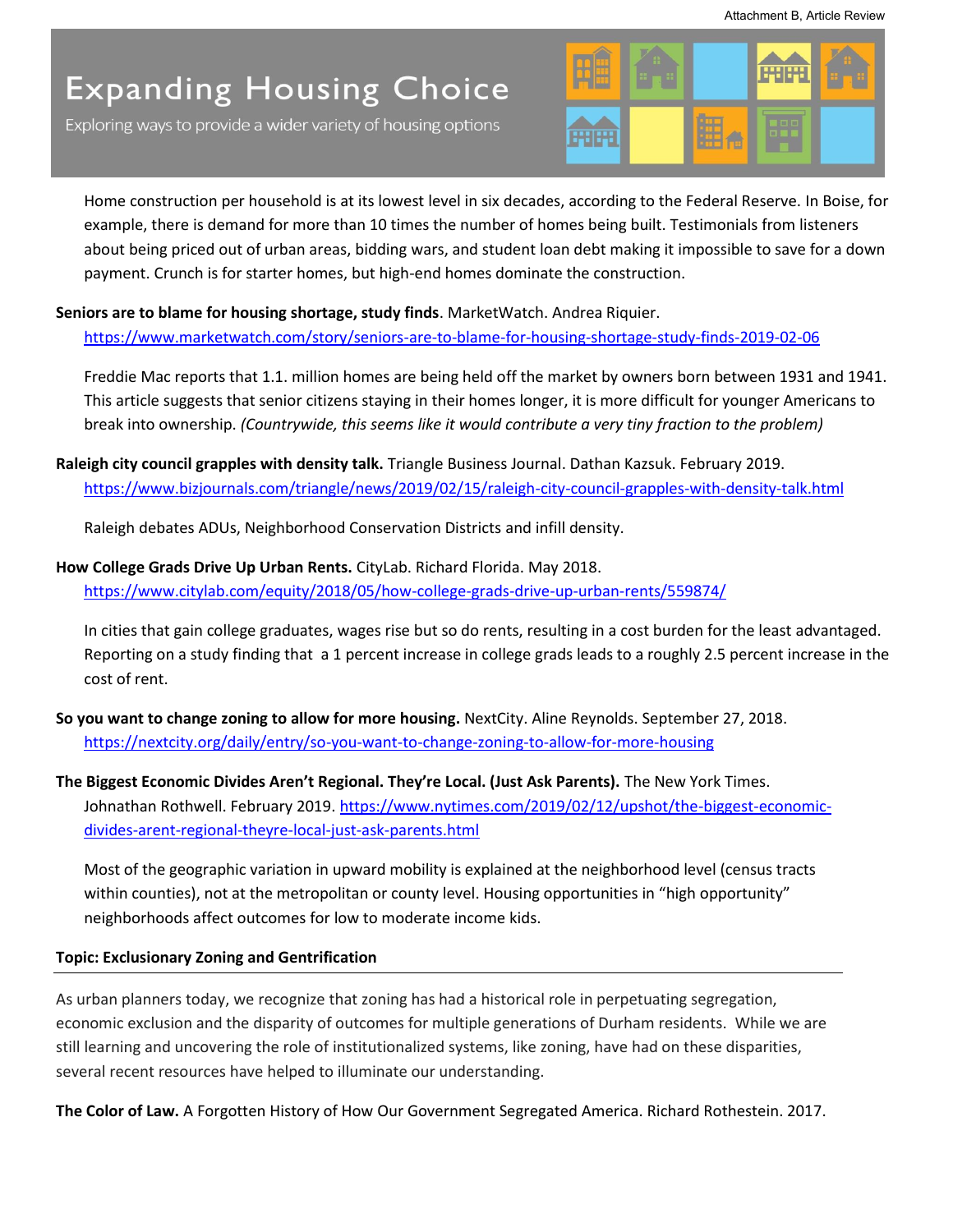Exploring ways to provide a wider variety of housing options



A seminal book that details how segregation today is the byproduct of explicit government policies at the local, state and federal levels.

### **Uneven Ground.** Bull City 150[. https://www.bullcity150.org/uneven\\_ground/](https://www.bullcity150.org/uneven_ground/)

A website/exhibit that presents major historical themes in the story of housing and land in Durham, underscoring the role of both race and class, from the time of colonial settlers through the 1960s. This work unearths how disparities today are rooted in institutional racism

### **The role of racial bias in exclusionary zoning: The case of Durham, North Carolina, 1945-2014**. Economy and Space. Andrew Whittemore.<https://journals.sagepub.com/doi/abs/10.1177/0308518X18755144>

A detailed analysis of all rezoning cases between 1945 and 2014 concluded:

- Downzonings occurred in areas that were significantly Whiter but not significantly higher-income or with significantly higher homeownership rates than average,
- That refused upzonings occurred in areas that were significantly Whiter and with significantly higher homeownership rates but not significantly higher-income than average, and
- That both downzonings and refused upzonings occurred in areas that were significantly Whiter but not with significantly higher incomes or higher homeownership rates than the areas where upzonings took place.

These findings together suggest that other possible drivers of exclusionary zoning practices (higher incomes and higher homeownerhip rates) offer less likely explanations than racial prejudice in causing exclusionary practices prior to 1985 in Durham.

### **The Bipartisan Cry of "Not in My Backyard".** New York Times. Emily Badger. August 21, 2018. [https://www.nytimes.com/2018/08/21/upshot/home-ownership-nimby](https://www.nytimes.com/2018/08/21/upshot/home-ownership-nimby-bipartisan.html?action=click&module=Well&pgtype=Homepage§ion=The%20Upshot)[bipartisan.html?action=click&module=Well&pgtype=Homepage&section=The%20Upshot](https://www.nytimes.com/2018/08/21/upshot/home-ownership-nimby-bipartisan.html?action=click&module=Well&pgtype=Homepage§ion=The%20Upshot)

A review of studies that show that support for more restrictive land use regulations have more to do with homeownership status and race than political affiliations.

## **A Sense of Where You Area.** Frank Essays. Devin Bunten. May 2018. [http://www.franknews.us/essays/111/a-sense-of](http://www.franknews.us/essays/111/a-sense-of-where-you-are)[where-you-are](http://www.franknews.us/essays/111/a-sense-of-where-you-are)

"zoning that mandates costly development practices exclude those who can't afford the costs, and zoning that limits changes in the built environment will tend to limit changes to the types of families who can move in." "localized shortages are prone to spilling over into adjacent neighborhoods. Unable to move into the desired block, people look to nearby communities that are still more affordable"

## **What does gentrification really mean?** Strong Towns. Kea Wilson. August 2017.

<https://www.strongtowns.org/journal/2017/8/1/what-does-gentrification-really-mean>

Challenge to people to be a little more precise when talking about "gentrification" and to unpack the vocabulary behind the term. Some terms often associated: Economic Displacement (moneyed developers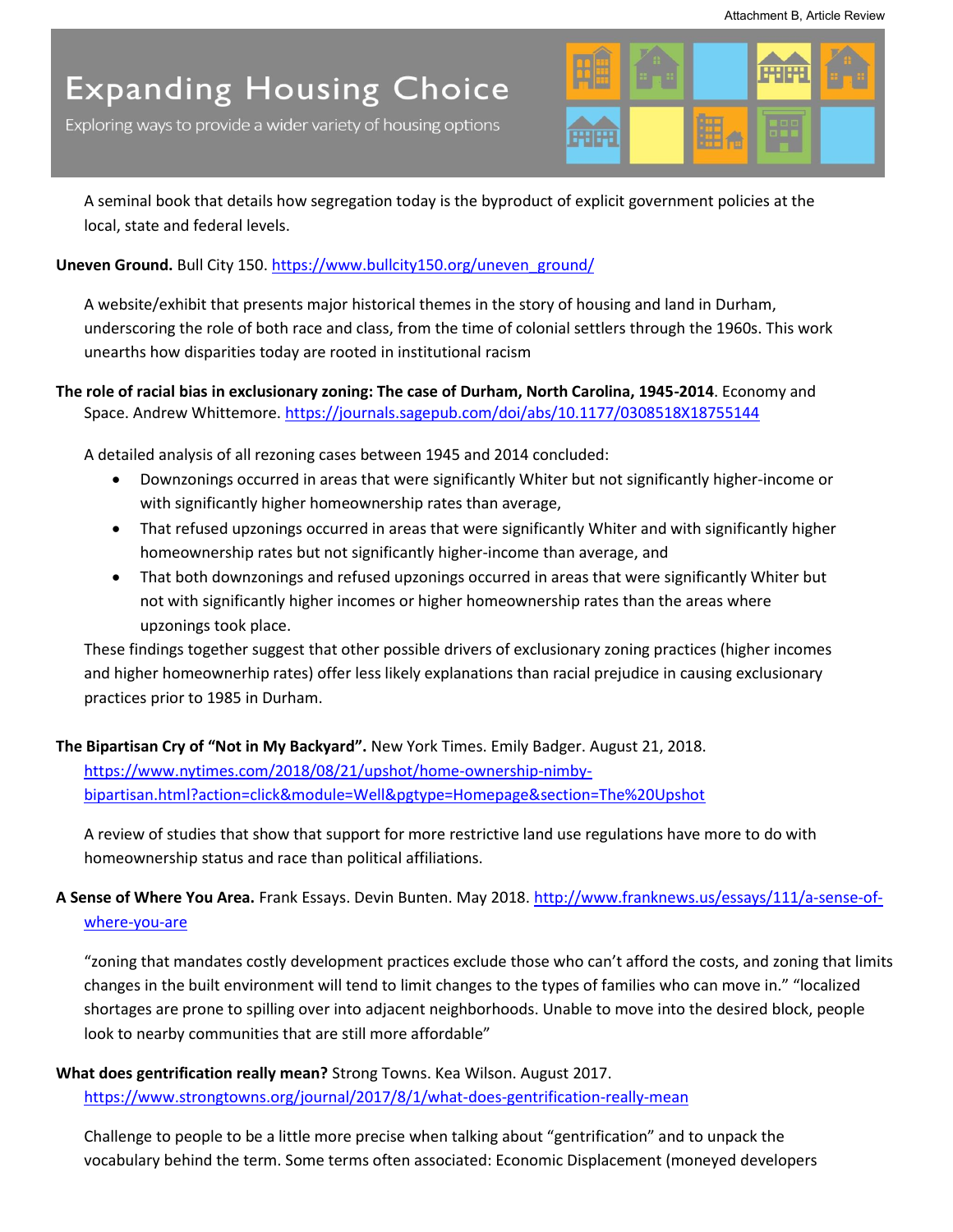Exploring ways to provide a wider variety of housing options



purchase housing stock and jack up the rents beyond the reach of low-income tenants), Development, Colonization (when change threatens more than prices, but an entire cultural landscape), Economic Integration (opposite of segregation and concentrations of poverty. Concerns that integration is the first phase of a takeover), Hipster invasion, Disneyfication, suburbanization

### **Topic: Missing Middle Housing**

### **Missing Middle Housing: Responding to the Demand for Walkable Urban Living.** Daniel Parolek.

[http://missingmiddlehousing.com/dev/wp-content/uploads/2015/04/Missing-Middle-Housing-Responding](http://missingmiddlehousing.com/dev/wp-content/uploads/2015/04/Missing-Middle-Housing-Responding-to-the-Demand-for-Walkable-Urban-Living-by-Daniel-Parolek.pdf)[to-the-Demand-for-Walkable-Urban-Living-by-Daniel-Parolek.pdf](http://missingmiddlehousing.com/dev/wp-content/uploads/2015/04/Missing-Middle-Housing-Responding-to-the-Demand-for-Walkable-Urban-Living-by-Daniel-Parolek.pdf) 

"Well designed, simple Missing Middle housing types achieve medium density yields and provide highquality, marketable options between the scales of single-family homes and mid-rise flats for walkable urban living. They are designed to meet the specific needs of shifting demographics and the new market demand, and are a key component to a diverse neighborhoods. They are classified as "missing" because very few of these housing types have been built since the early 1940s due to regulatory constraints, the shift to autodependent patterns of development, and the incentivization of single-family home ownership."

- **Cities turn to 'missing middle' housing to keep older millennials from leaving**. The Wahsington Post. Katherine Sahaver. December 2017. [https://www.washingtonpost.com/local/trafficandcommuting/cities-turn-to](https://www.washingtonpost.com/local/trafficandcommuting/cities-turn-to-missing-middle-housing-to-keep-older-millennials-from-leaving/2017/12/09/3a129bc8-d54a-11e7-95bf-df7c19270879_story.html?utm_term=.fbcbc4001f61)[missing-middle-housing-to-keep-older-millennials-from-leaving/2017/12/09/3a129bc8-d54a-11e7-95bf](https://www.washingtonpost.com/local/trafficandcommuting/cities-turn-to-missing-middle-housing-to-keep-older-millennials-from-leaving/2017/12/09/3a129bc8-d54a-11e7-95bf-df7c19270879_story.html?utm_term=.fbcbc4001f61)df7c19270879\_story.html?utm\_term=.fbcbc4001f61
- **Downsizing the American Dream: The new trend toward 'Missing Middle' housing**. The Washington Post. Haisten Willis. February 2019. [https://www.msn.com/en-gb/news/world/downsizing-the-american-dream](https://www.msn.com/en-gb/news/world/downsizing-the-american-dream-the-new-trend-toward-missing-middle-housing/ar-BBTEWtr)[the-new-trend-toward-missing-middle-housing/ar-BBTEWtr](https://www.msn.com/en-gb/news/world/downsizing-the-american-dream-the-new-trend-toward-missing-middle-housing/ar-BBTEWtr)

### **Topic: Incremental Development**

**What does Incrementalism Actually Mean?** Strong Towns. Andrew Price. September 2018. [https://www.strongtowns.org/journal/2018/9/5/incrementalism?utm\\_source=pardot&utm\\_medium=email](https://www.strongtowns.org/journal/2018/9/5/incrementalism?utm_source=pardot&utm_medium=email&utm_campaign=weeklywrap&utm_content=090618incrementalism) [&utm\\_campaign=weeklywrap&utm\\_content=090618incrementalism](https://www.strongtowns.org/journal/2018/9/5/incrementalism?utm_source=pardot&utm_medium=email&utm_campaign=weeklywrap&utm_content=090618incrementalism)

"Incremental intensification often goes hand in hand with [granularity.](http://andrewalexanderprice.com/blog20151021.php) It keeps land ownership diversified, and it enforces good urban bones, since a separate building every so many feet means a destination such as a housefront or a shopfront every so many feet. It lowers the risk that an area will be negatively transformed, as it takes the form of many small bets rather than fewer large bets (the entire block is being replaced with 200 units). Smaller buildings on smaller lots are easier to redevelop for the next generation of owners and land uses, and facilitating incremental intensification decreases the impact of land speculators."

## **Legalizing More Homes: It Matters How You Do It.** Strong Towns. Daniel Herriges. January 23, 2019. <https://www.strongtowns.org/journal/2019/1/23/legalizing-more-homes-it-matters-how-you-do-it>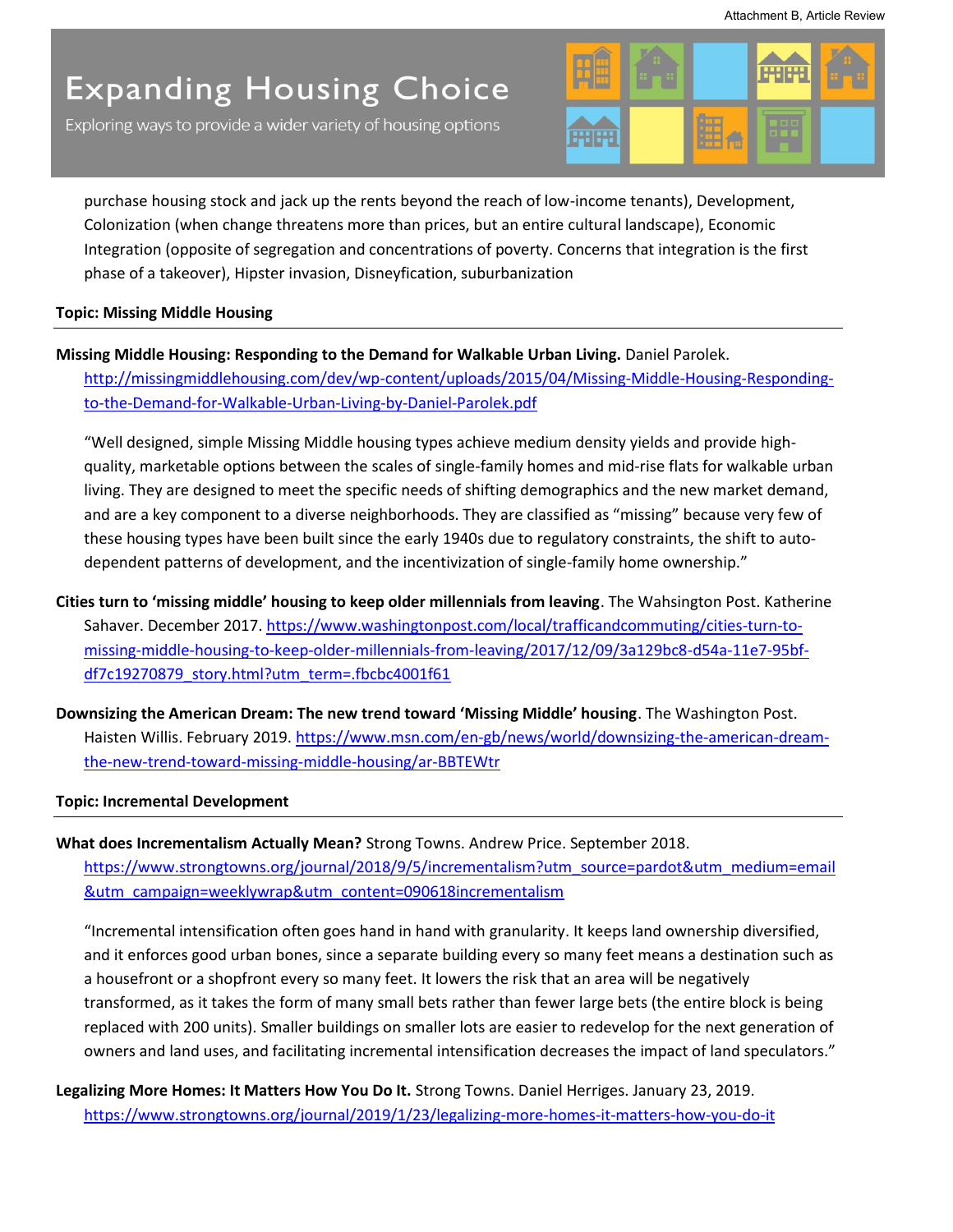Exploring ways to provide a wider variety of housing options



This article warns against "tunnel vision" that often comes with grandiose goals for housing unit production (i.e. California needs 3.5 million new housing units by 2025) and provides three rules of thumb in thinking about approaching housing goals: 1) Don't pick winners or losers. Let productive places reveal themselves. In other words, don't upzone a small minority of areas while leaving single family zoning in place for the majority of the city; 2) Avoid policies that encourage land speculation. Again, broad upzones are less likely to introduce speculation than narrowly targeted ones; 3) Think about the "next increment of development" at a neighborhood level.

### **Topic: Smart Growth and the Environment**

Trends suggest that people will continue to move to Durham (the state projects 160,000 new people by 2045). Research suggests that promoting a denser pattern of development in areas closer and more connected to jobs and services can reduce our carbon footprint and be a more fiscally sound pattern of growth.

**Suburbia's Carbon Footprint is Four Times the Size of Urban Residents', study finds.** Popular Science. Francie Diep. January 2014. [https://www.popsci.com/article/science/suburbias-carbon-footprint-four-times-size](https://www.popsci.com/article/science/suburbias-carbon-footprint-four-times-size-urban-residents-study-finds)[urban-residents-study-finds](https://www.popsci.com/article/science/suburbias-carbon-footprint-four-times-size-urban-residents-study-finds) 

How you contribute to global warming depends a lot on where you live. Reporting on a study in Environmental Science and Technology. Includes a carbon calculator produced by the Cool Climate Network.

**Building More, and Doing Better.** Sierra Club. Michael Brune, January 31, 2019. <https://www.sierraclub.org/michael-brune/2019/01/affordable-housing>

An endorsement by the Sierra Club president for the Minneapolis 2040 Plan and efforts to increase density across the city so that all people because, "problems like the housing crisis affect us all, and we all need to be a part of the solution."

- **As cities confront climate change, is density the answer?** Curbed. Patrick Sisson, December 11, 2018. <https://www.curbed.com/2018/12/11/18136188/city-density-climate-change-zoning>
- **What's Missing from the Green New Deal.** Strong Towns. Daniel Herriges. February 2019. <https://www.strongtowns.org/journal/2019/2/8/green-new-deal>

Federal policies (mortgage insurance, mortgage interest tax deduction, infrastructure spending, etc) powerfully set incentives of land use development, and should be on the table in the Green New Deal. A call for incrementalism/decentralization.

**The Green New Deal's Huge Flaw.** Slate. Alex Baca. February 7, 2019. <https://slate.com/business/2019/02/green-new-deal-alexandria-ocasio-cortez-flaw-land-use.html>

".. the Green New Deal has a big blind spot: It doesn't address the places Americans live. And our physical geography—where we sleep, work, shop, worship, and send our kids to play, and how we move between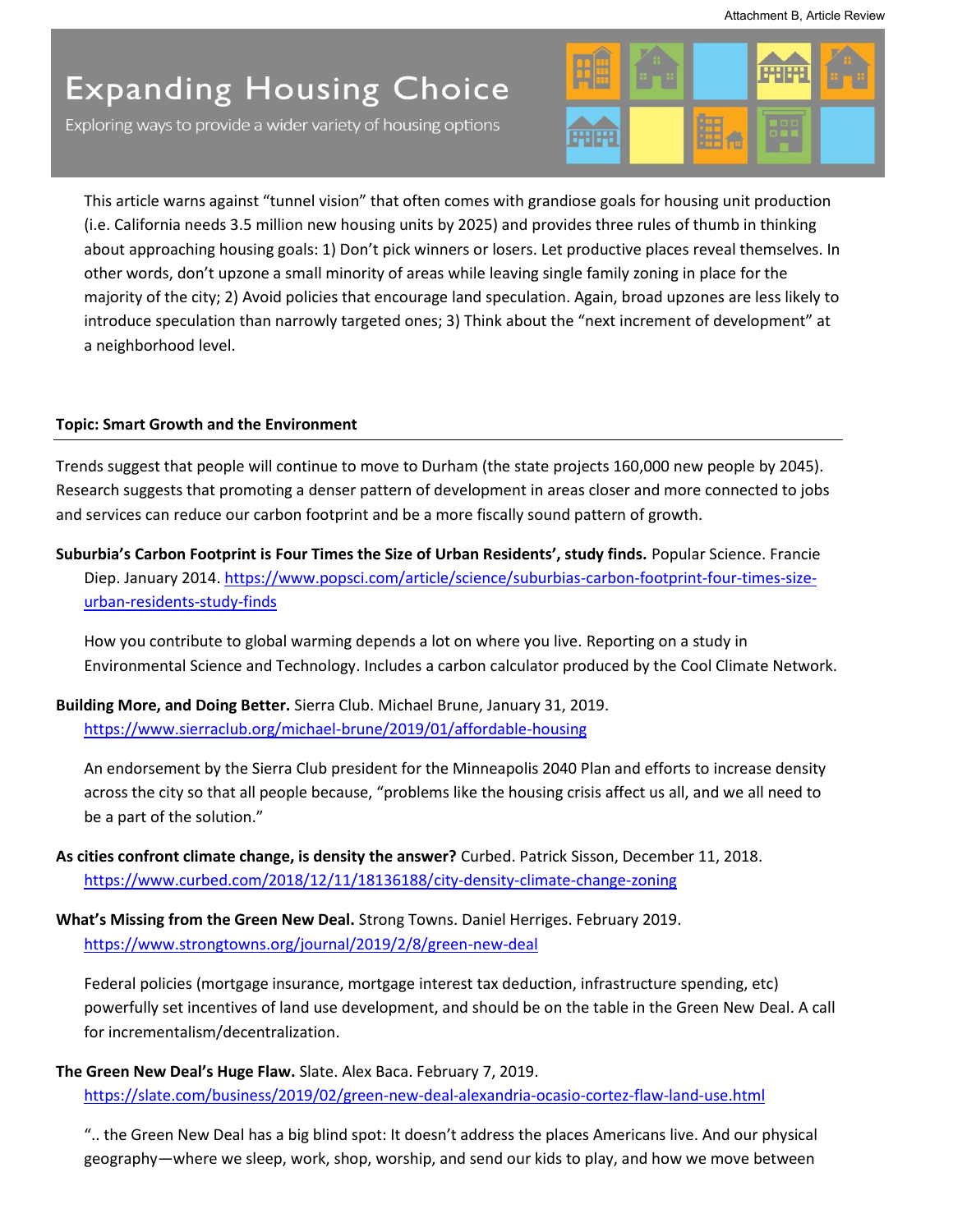Exploring ways to provide a wider variety of housing options



those places—is more foundational to a green, fair future than just about anything else. The proposal encapsulates the liberal delusion on climate change: that technology and spending can spare us the hard work of reform."

### **Topic: Affordable Housing**

As previously noted, most authors agree that zoning strategies are not a silver bullet solution for the production of housing that is truly affordable for low-income households (earning less than 60 percent AMI). While an aspirational outcome of EHC is to relieve supply pressures that are driving up market-rents, on its own, it is not intended to be an Affordable Housing policy. In Durham, the Department of Community Development is leveraging grant money, tax dollars dedicated to housing, institutional relationships, and publicly owned land to implement the 2016-2021 Affordable Housing Goals. The articles below highlight some recent high-profile examples of how the public and private sectors are trying to make cities more affordable.

**17 Head-Scratcher Housing Terms, Defined.** Strong Towns. Rachel Quednau. April 2018. <https://www.strongtowns.org/journal/2018/3/30/17-head-scratcher-housing-words-defined>

Subsidized affordable housing; Naturally occurring affordable housing; market rate housing; mixed use; single family vs. multifamily; accessory dwelling units; missing middle housing; small scale/incremental development; tiny homes, area median income; housing choice vouchers; low income housing tax credit; public housing; rent burdened; rent control; gentrification; NIMBY/YIMBY, transit oriented development.

- **How Affordable Housing Can Improve the American Economy**. CityLab. Richard Florida. February 5, 2019. <https://www.citylab.com/life/2019/02/affordable-housing-economy-city-zoning-home-prices/582022/>
- **To overcome its housing crisis, California needs YIMBY to become the new NIMBY.** LA Times. Bill Boyarsky. Oped[. http://www.latimes.com/opinion/op-ed/la-oe-boyarsky-housing-nimby-yimby-20190206-story.html](http://www.latimes.com/opinion/op-ed/la-oe-boyarsky-housing-nimby-yimby-20190206-story.html)

**Minimum Wages Can't Pay for a 2-Bedroom Apartment Anywhere.** CityLab. Tanvi Misra. June 2018. [https://www.citylab.com/equity/2018/06/what-you-have-to-earn-to-rent-a-modest-2-bedroom](https://www.citylab.com/equity/2018/06/what-you-have-to-earn-to-rent-a-modest-2-bedroom-mapped/562631/?utm_source=nl__link1_061318&silverid=MzU4NzE5NDg2NTg0S0&utm_source=citylab-daily&silverid=MzU4NzE5NDg2NTg0S0)mapped/562631/?utm\_source=nl link1\_061318&silverid=MzU4NzE5NDg2NTg0S0&utm\_source=citylab[daily&silverid=MzU4NzE5NDg2NTg0S0](https://www.citylab.com/equity/2018/06/what-you-have-to-earn-to-rent-a-modest-2-bedroom-mapped/562631/?utm_source=nl__link1_061318&silverid=MzU4NzE5NDg2NTg0S0&utm_source=citylab-daily&silverid=MzU4NzE5NDg2NTg0S0) 

There isn't a single state, city, or county in the US where someone earning federal or state minimum wage for a 4-0-hour work week can afford a two-bedroom home at fair market rent. In Durham County, you need to work more than 80 hours a week at minimum wage to afforda two-bedroom unit … or you need to earn a minimum \$19.04/hour for a 40 hour work week in Durham to afford a two-bedroom unit.

**Public Notice: Good Change is Good. Affordability Unlocked Resolution**. The Austin Chronicle. Nick Barbaro. February 8, 2019.<https://www.austinchronicle.com/news/2019-02-08/public-notice-good-change-is-good/>

Austin City Council Member Greg Casar to propose a resolution that would which would waive many key development standards (except impervious cover limits) for any residential development, anywhere in the city, that offers at least half its units at deeply affordable rents or sales prices.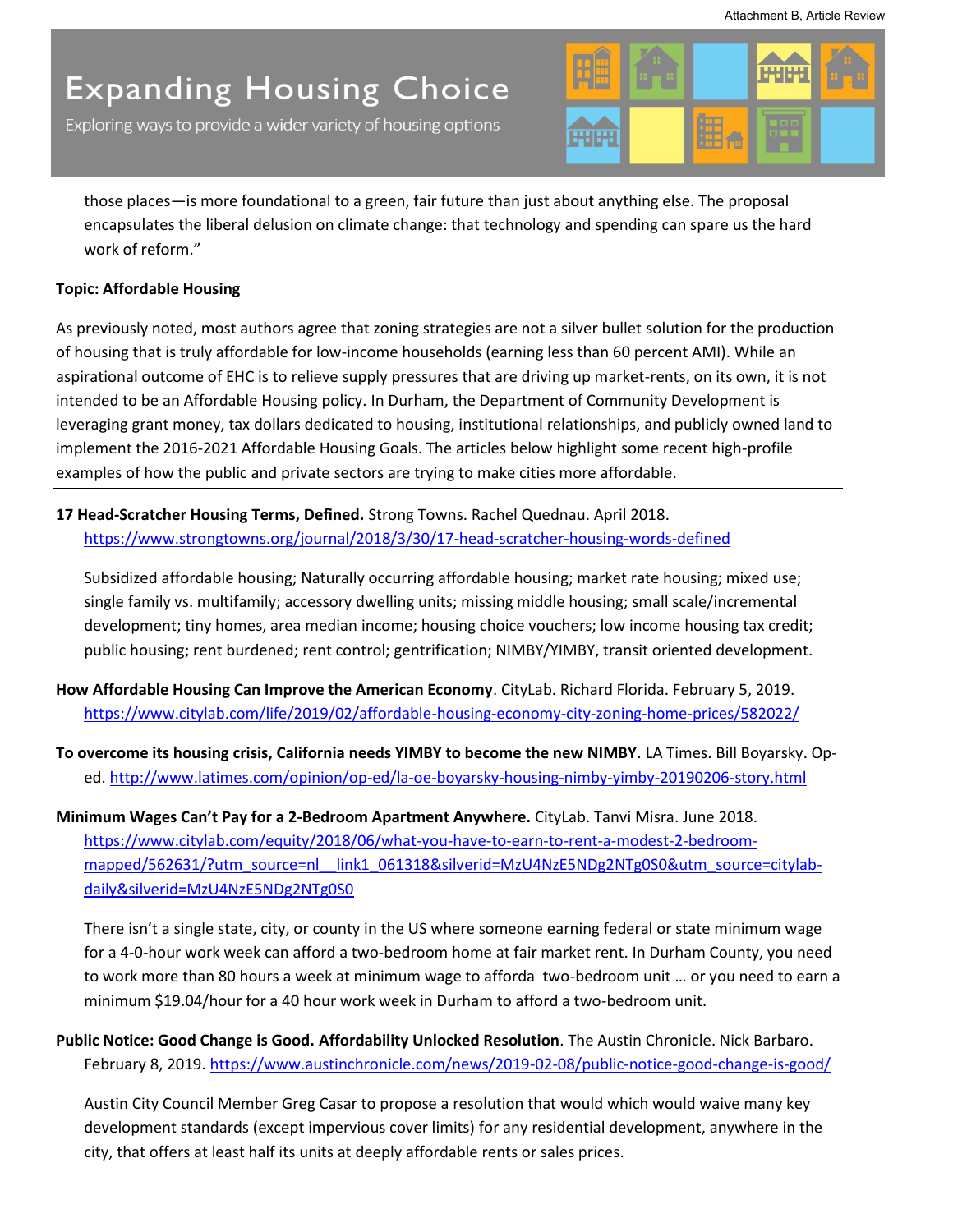Exploring ways to provide a wider variety of housing options



**Why are we relying on tech overlords like Microsoft for affordable housing?** The Guardian. Shaun Scott. January 2019. [https://www.theguardian.com/commentisfree/2019/jan/22/microsoft-affordable-housing](https://www.theguardian.com/commentisfree/2019/jan/22/microsoft-affordable-housing-crisis-seattle)[crisis-seattle](https://www.theguardian.com/commentisfree/2019/jan/22/microsoft-affordable-housing-crisis-seattle) 

Microsoft is pledging \$500m for housing in Seattle, but that plan isn't as generous as it looks.

**\$70 million for affordable housing in Charlotte from three companies: "A good start".** Charlotte Observer. January 2019.

Bank of America, Ally Financial and Barings are providing low interest loans to private developers building income-restricted housing. Offering interest rates up to two percentage points lower that market rate loans. Voters recently also approved \$50 into the Housing Trust Fund.

**Topic: Minneapolis 2040** 

The Minneapolis City Council recently approved a Comprehensive Plan that, among other things, substantially increased density along transit corridors and laid the policy framework to ban single-family zoning city-wide. These are opinion pieces and articles reporting on the debate.

- **City Planning: Density is destiny.** Minneapolis Star Tribune. Steve Berg. July 2018. [http://www.startribune.com/city](http://www.startribune.com/city-planning-density-is-destiny/488771151/)[planning-density-is-destiny/488771151/](http://www.startribune.com/city-planning-density-is-destiny/488771151/)
- **Minneapolis 2040 plan: An open inquiry to city officials**. Minneapolis Star Tribune. Bruce Center. July 2018. <http://www.startribune.com/minneapolis-2040-plan-an-open-inquiry-to-city-officials/488555651/>
- **Counterpoint: Don't like density? What is your realistic, future-oriented alternative?** Minneapolis Star Tribune. George Hutchinson. July 2018. [http://www.startribune.com/minneapolis-2040-plan-an-open-inquiry-to-city](http://www.startribune.com/minneapolis-2040-plan-an-open-inquiry-to-city-officials/488555651/)[officials/488555651/](http://www.startribune.com/minneapolis-2040-plan-an-open-inquiry-to-city-officials/488555651/)
- **From Minneapolis to Seattle, 2018 was a YIMBY Year.** City Lab. Kristeon Capps. December 2018. <https://www.citylab.com/equity/2018/12/single-family-housing-zoning-nimby-yimby-minneapolis/577750/>
- **Why Minneapolis Just Made Zoning History**. CityLab. Kriston Capps, December 7, 2018. [https://www.citylab.com/equity/2018/12/mayor-minneapolis-2040-affordable-housing-single-family](https://www.citylab.com/equity/2018/12/mayor-minneapolis-2040-affordable-housing-single-family-zoning/577657/)[zoning/577657/](https://www.citylab.com/equity/2018/12/mayor-minneapolis-2040-affordable-housing-single-family-zoning/577657/)
- **Minneapolis, Tackling Housing Crisis and Inequity, Votes to End Single-Family Zoning.** The New York Times. Sarah Mervosh. December 2018.<https://www.nytimes.com/2018/12/13/us/minneapolis-single-family-zoning.html>

"Sometimes the only thing people hate worse than the status quo is any change at all" Minneapolis Mayor Jacob Frey

**Minneapolis YIMBYs Go to the Mat for Zoning Changes.** CityLab. Benjamin Schneider March 2018. <https://www.citylab.com/life/2018/03/yimbyism-explained-by-pro-wrestling/555740/>